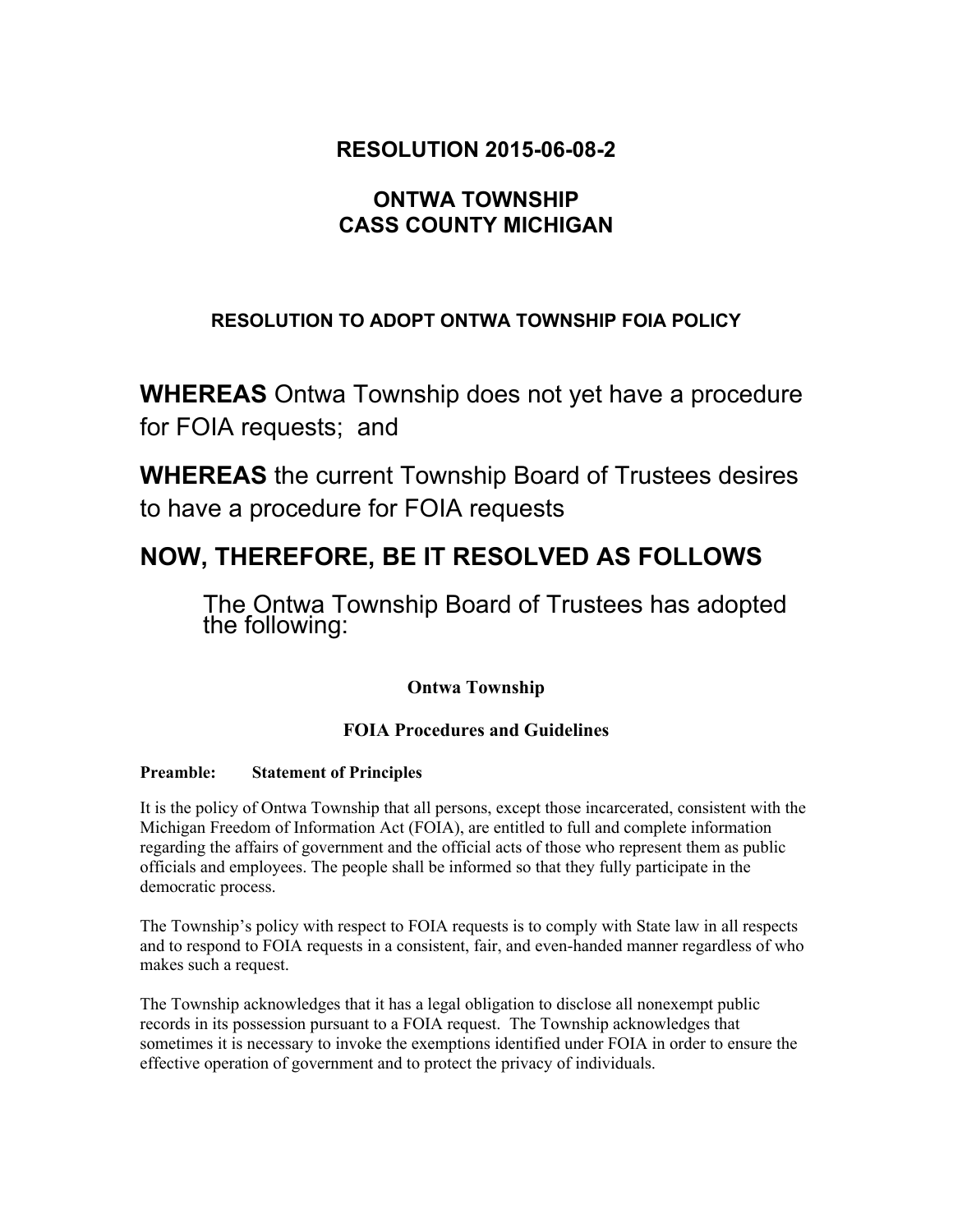Ontwa Township will protect the public's interest in disclosure, while balancing the requirement to withhold or redact portions of certain records. The Township's policy is to disclose public records consistent with and in compliance with State law.

The Township Board has established the following written procedures and guidelines to implement the FOIA and will create a written public summary of the specific procedures and guidelines relevant to the general public regarding how to submit written requests to the public body and explaining how to understand a public body's written responses, deposit requirements, fee calculations, and avenues for challenge and appeal. The written public summary will be written in a manner so as to be easily understood by the general public.

#### **Section 1: General Policies**

The Township Board, acting pursuant to the authority at MCL 15.236, designates the Clerk as the FOIA Coordinator. He or she is authorized to designate other Township staff to act on his or her behalf to accept and process written requests for the Township's public records and approve denials.

If a request for a public record is received by fax or email, the request is deemed to have been received on the following business day. If a request is sent by email and delivered to a Township spam or junk-mail folder, the request is not deemed received until one day after the FOIA Coordinator first becomes aware of the request. The FOIA Coordinator shall note in the FOIA log both the date the request was delivered to the spam or junk-mail folder and the date the FOIA Coordinator became aware of the request.

**The FOIA Coordinator shall review Township spam and junk-mail folders on a regular basis, which shall be no less than once a month. The FOIA Coordinator shall work with Township Information Technology staff to develop administrative rules for handling spam**  and junk-mail so as to protect Township systems from computer attacks which may be **imbedded in an electronic FOIA request.**

The FOIA Coordinator may, in his or her discretion, implement administrative rules, consistent with State law and these Procedures and Guidelines to administer the acceptance and processing of FOIA requests.

The Township is not obligated to create a new public record or make a compilation or summary of information which does not already exist. Neither the FOIA Coordinator nor other Township staff are obligated to provide answers to questions contained in requests for public records or regarding the content of the records themselves.

The FOIA Coordinator shall keep a copy of all written requests for public records received by the Township on file for a period of at least one year.

The Township will make this Procedures and Guidelines document and the Written Public Summary publicly available without charge. If it does not, the Township cannot require deposits or charge fees otherwise permitted under the FOIA until it is in compliance.

A copy of this Procedures and Guidelines document and the Township's Written Public Summary must be publicly available by providing free copies both in the Township's response to a written request and upon request by visitors at the Township's office.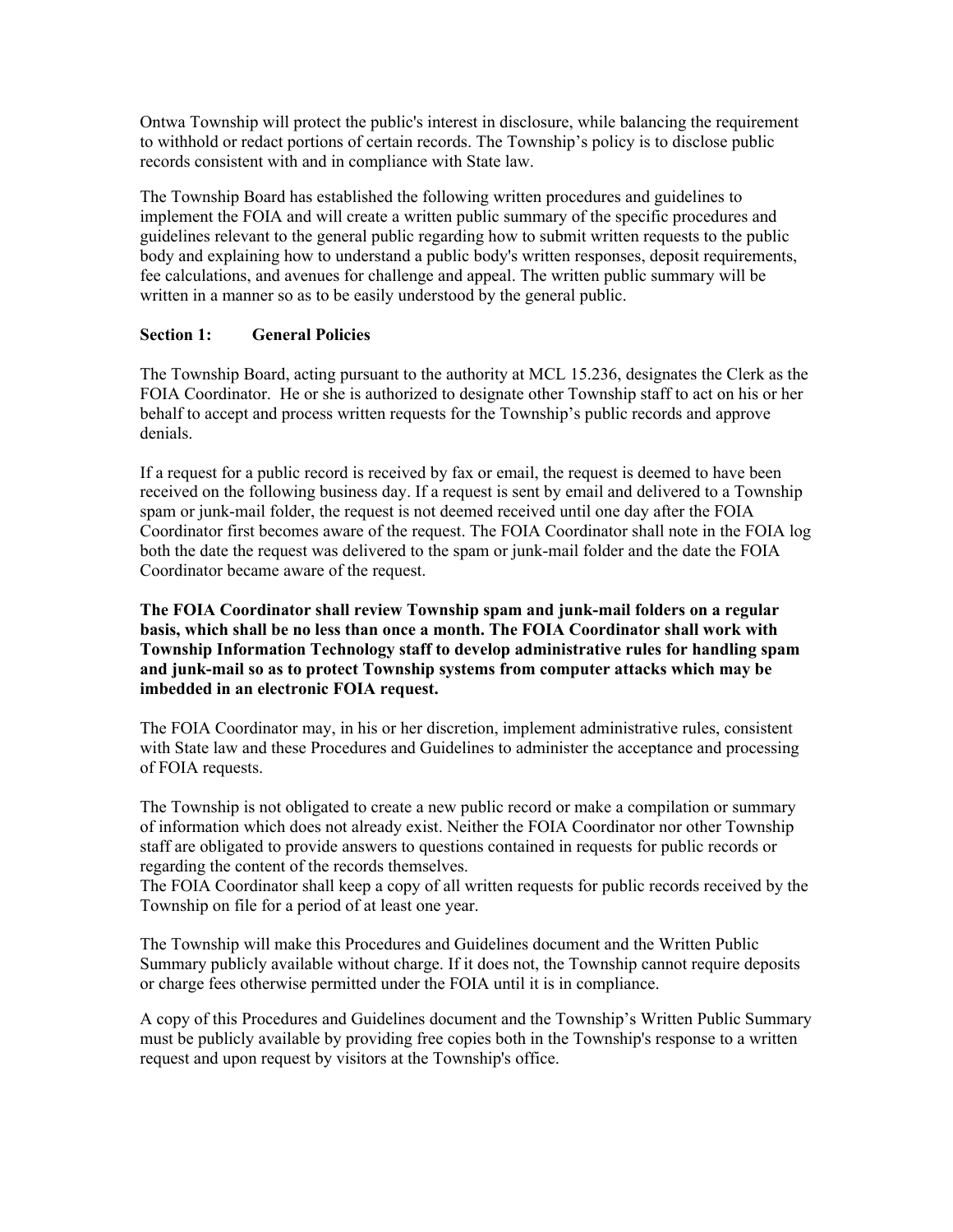*Include the following if the township directly or indirectly administers or maintains an official internet presence:* This Procedures and Guidelines document and the Township's Written Public Summary will be maintained on the Township's website at: ontwatwp.org so a link to those documents will be provided in lieu of providing paper copies of those documents.

#### **Section 2: Requesting a Public Record**

No specific form to submit a request for a public record is required. However the FOIA Coordinator may make available a FOIA Request Form for use by the public.

Requests to inspect or obtain copies of public records prepared, owned, used, possessed or retained by the Township may be submitted on the Township's FOIA Request Form, in any other form of writing (letter, fax, email, etc.), or by verbal request.

Verbal requests for records may be documented by the Township on the Township's FOIA Request Form.

If a person makes a verbal, non-written request for information believed to be available on the Township's website, where practicable and to the best ability of the employee receiving the request, shall be informed of the pertinent website address.

A request must sufficiently describe a public record so as to enable Township personnel to identify and find the requested public record.

Written requests for public records may be submitted in person or by mail to any Township office. Requests may also be submitted electronically by fax and email. Upon their receipt, requests for public records shall be promptly forwarded to the FOIA Coordinator for processing.

A person may request that public records be provided on non-paper physical media, emailed or other otherwise provided to him or her in digital form in lieu of paper copies. The Township will comply with the request only if it possesses the necessary technological capability to provide records in the requested non-paper physical media format.

A person may subscribe to future issues of public records that are created, issued or disseminated by Ontwa Township on a regular basis. A subscription is valid for up to 6 months and may be renewed by the subscriber.

A person serving a sentence of imprisonment in a local, state or federal correctional facility is not entitled to submit a request for a public record. The FOIA Coordinator will deny all such requests.

#### **Section 3: Processing a Request**

Unless otherwise agreed to in writing by the person making the request, the Township will issue a response within 5 business days of receipt of a FOIA request. If a request is received by fax, email or other electronic transmission, the request is deemed to have been received on the following business day.

The Township will respond to a request in one of the following ways:

• Grant the request.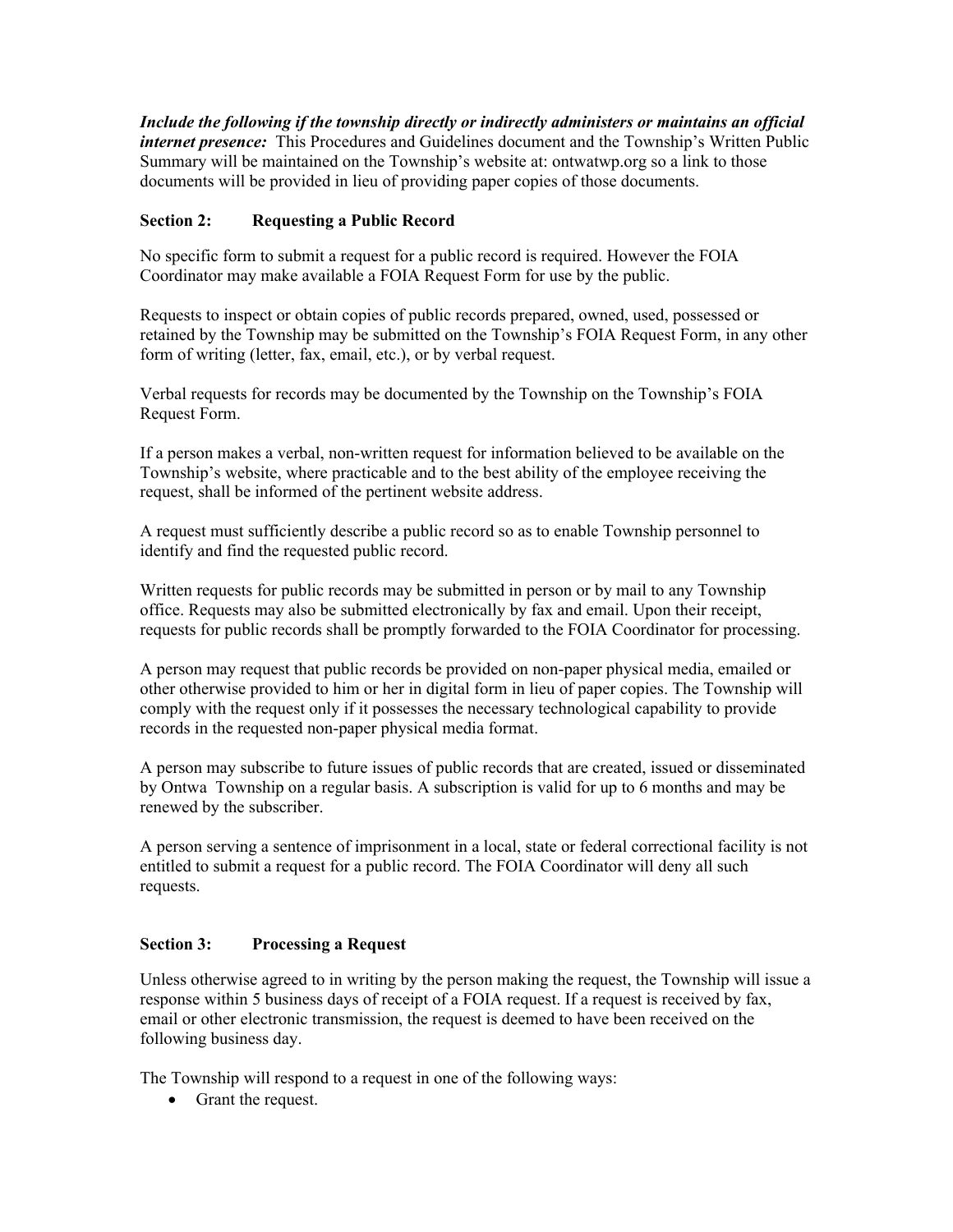- Issue a written notice denying the request.
- Grant the request in part and issue a written notice denying in part the request.
- Issue a notice indicating that due to the nature of the request the Township needs an additional 10 business days to respond for a total of no more than 15 business days. Only one such extension is permitted.
- Issue a written notice indicating that the public record requested is available at no charge on the Township's website.

#### *When a request is granted:*

If the request is granted, or granted in part, the FOIA Coordinator will require that payment be made in full for the allowable fees associated with responding to the request before the public record is made available.

The FOIA Coordinator shall provide a detailed itemization of the allowable costs incurred to process the request to the person making the request.

A copy of these Procedures and Guidelines and the Written Public Summary will be provided to the requestor free of charge with the response to a written request for public records\*, provided however, that because these Procedures and Guidelines, and the Written Public Summary are maintained on the Township's website at: ontwatwp.org, a link to the Procedures and Guidelines and the Written Public Summary will be provided in lieu of providing paper copies of those documents. (*\*If the township does not maintain the Procedures and Guidelines and the Written Public Summary on a township website, then end the sentence above at the asterisk\*.*)

If the cost of processing a FOIA request is \$50 or less, the requester will be notified of the amount due and where the documents can be obtained.

If the cost of processing a FOIA request is expected to exceed \$50 based on a good-faith calculation, or if the requestor has not paid in full for a previously granted request, the Township will require a good-faith deposit pursuant to Section 4 of this policy before processing the request.

In making the request for a good-faith deposit the FOIA Coordinator shall provide the requestor with a detailed itemization of the allowable costs estimated to be incurred by the Township to process the request and also provide a best efforts estimate of a time frame it will take the Township to provide the records to the requestor. The best efforts estimate shall be nonbinding on the Township, but will be made in good faith and will strive to be reasonably accurate, given the nature of the request in the particular instance, so as to provide the requested records in a manner based on the public policy expressed by Section 1 of the FOIA.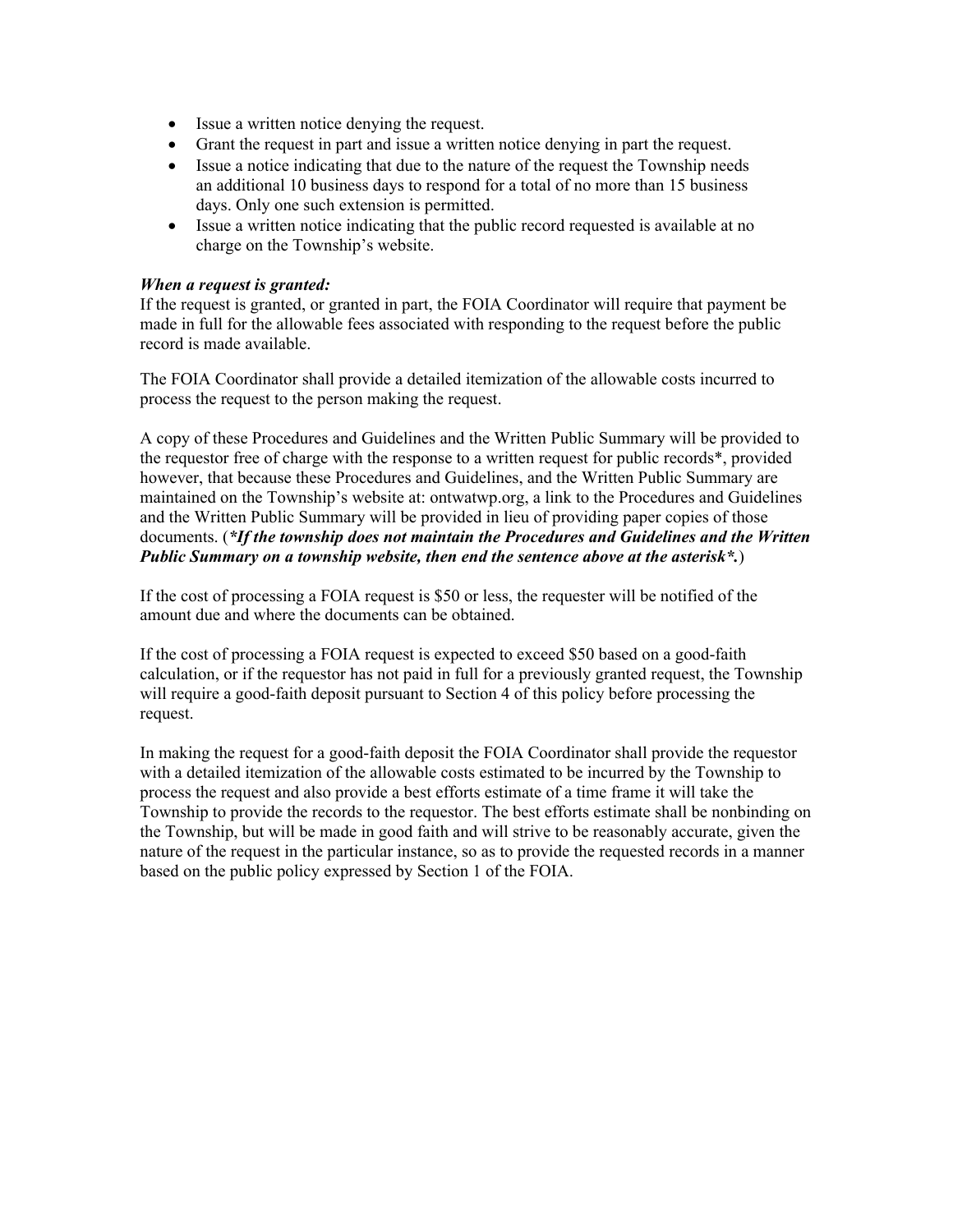#### *When a request is denied or denied in part:*

If the request is denied or denied in part, the FOIA Coordinator will issue a Notice of Denial which shall provide in the applicable circumstance:

- An explanation as to why a requested public record is exempt from disclosure; or
- A certificate that the requested record does not exist under the name or description provided by the requestor, or another name reasonably known by the Township; or
- An explanation or description of the public record or information within a public record that is separated or deleted from the public record; and
- An explanation of the person's right to submit an appeal of the denial to either the office of the Township Supervisor (*or "clerk," or "manager" etc*.) or seek judicial review in the Cass County Circuit Court;
- An explanation of the right to receive attorneys' fees, costs, and disbursements as well actual or compensatory damages, and punitive damages of \$1,000, should they prevail in Circuit Court.
- The Notice of Denial shall be signed by the FOIA Coordinator.

If a request does not sufficiently describe a public record, the FOIA Coordinator may, in lieu of issuing a Notice of Denial indicating that the request is deficient, seek clarification or amendment of the request by the person making the request. Any clarification or amendment will be considered a new request subject to the timelines described in this Section.

#### *Requests to inspect public records:*

The Township shall provide reasonable facilities and opportunities for persons to examine and inspect public records during normal business hours. The FOIA Coordinator is authorized to promulgate rules regulating the manner in which records may be viewed so as to protect Township records from loss, alteration, mutilation or destruction and to prevent excessive interference with normal Township operations.

#### *Requests for certified copies:*

The FOIA Coordinator shall, upon written request, furnish a certified copy of a public record at no additional cost to the person requesting the public record.

#### **Section 4: Fee Deposits**

If the fee estimate is expected to exceed  $$50.00$  based on a good-faith calculation, the requestor will be asked to provide a deposit not exceeding one-half of the total estimated fee.

If a request for public records is from a person who has not paid the Township in full for copies of public records made in fulfillment of a previously granted written request, the FOIA Coordinator will require a deposit of 100% of the estimated processing fee before beginning to search for a public record for any subsequent written request by that person when all of the following conditions exist:

- $\bullet$  The final fee for the prior written request is not more than 105% of the estimated fee;
- The public records made available contained the information sought in the prior written request and remain in the Township's possession;
- The public records were made available to the individual, subject to payment, within the time frame estimated by the Township to provide the records;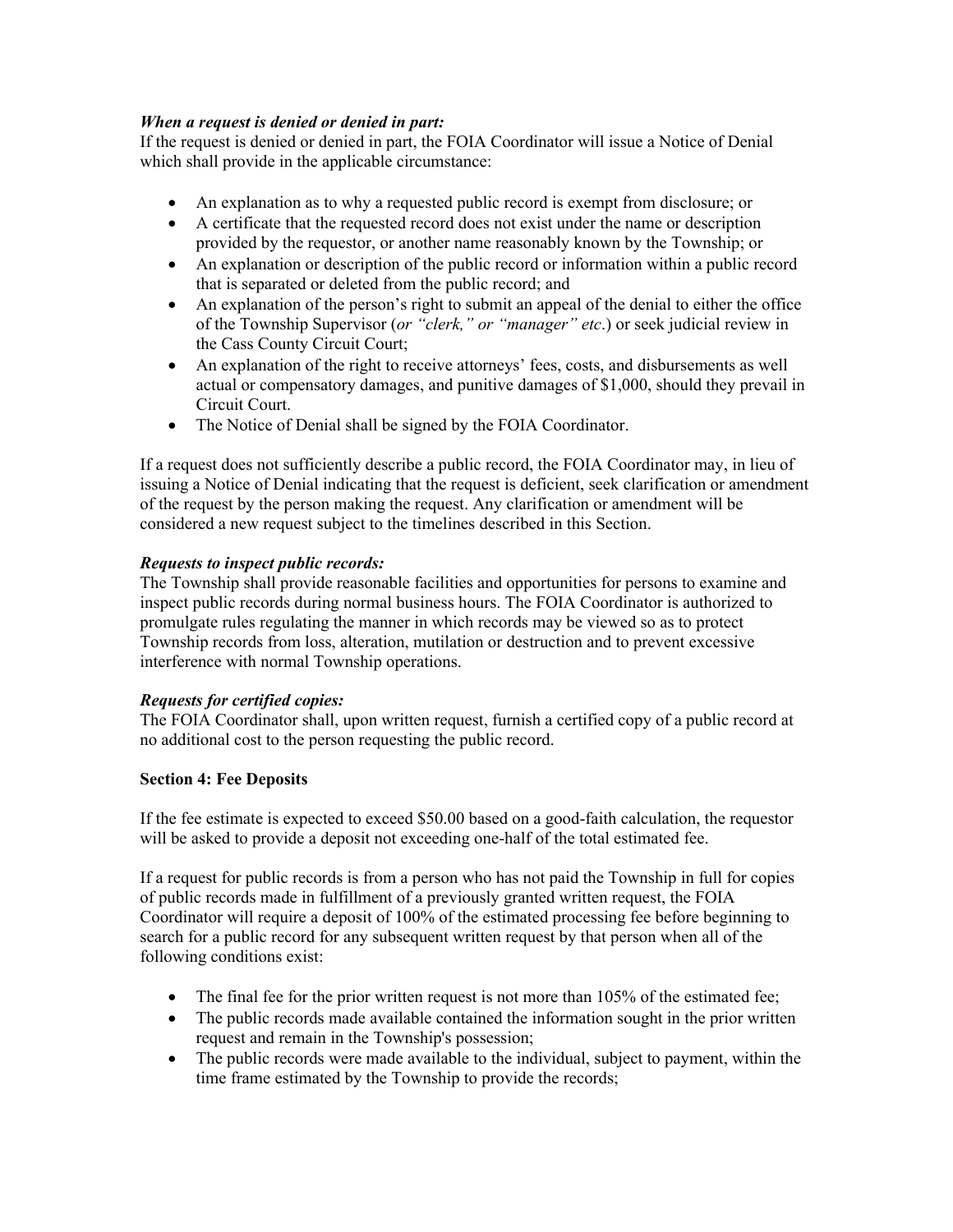- $\bullet$  Ninety (90) days have passed since the FOIA Coordinator notified the individual in writing that the public records were available for pickup or mailing;
- The individual is unable to show proof of prior payment to the Township; and
- The FOIA Coordinator has calculated a detailed itemization that is the basis for the current written request's increased estimated fee deposit.

The FOIA Coordinator will not require an increased estimated fee deposit if any of the following apply:

- The person making the request is able to show proof of prior payment in full to the Township;
- The Township is subsequently paid in full for the applicable prior written request; or
- $\bullet$  Three hundred sixty five (365) days have passed since the person made the request for which full payment was not remitted to the Township.

#### **Section 5: Calculation of Fees**

A fee may be charged for the labor cost of copying/duplication.

A fee will *not* be charged for the labor cost of search, examination, review and the deletion and separation of exempt from nonexempt information *unless* failure to charge a fee would result in unreasonably high costs to the Township because of the nature of the request in the particular instance, and the Township specifically identifies the nature of the unreasonably high costs.

Costs for the search, examination review, and deletion and separation of exempt from non exempt information are "unreasonably high" when they are excessive and beyond the normal or usual amount for those services (Attorney General Opinion 7083 of 2001) compared to the costs of the township's usual FOIA requests, not compared to the township's operating budget. (*Bloch v. Davison Community Schools*, Michigan Court of Appeals, Unpublished, April 26, 2011)

The following factors shall be used to determine an unreasonably high cost to the Township:

- Volume of the public record requested
- Amount of time spent to search for, examine, review and separate exempt from nonexempt information in the record requested.
- Whether the public records are from more than one Township department or whether various Township offices are necessary to respond to the request.
- The available staffing to respond to the request.
- Any other similar factors identified by the FOIA Coordinator in responding to the particular request.

The Michigan FOIA statute permits the Township to charge for the following costs associated with processing a request:

- Labor costs associated with copying or duplication, which includes making paper copies, making digital copies, or transferring digital public records to non-paper physical media or through the Internet.
- Labor costs associated with searching for, locating and examining a requested public record, when failure to charge a fee will result in unreasonably high costs to the Township.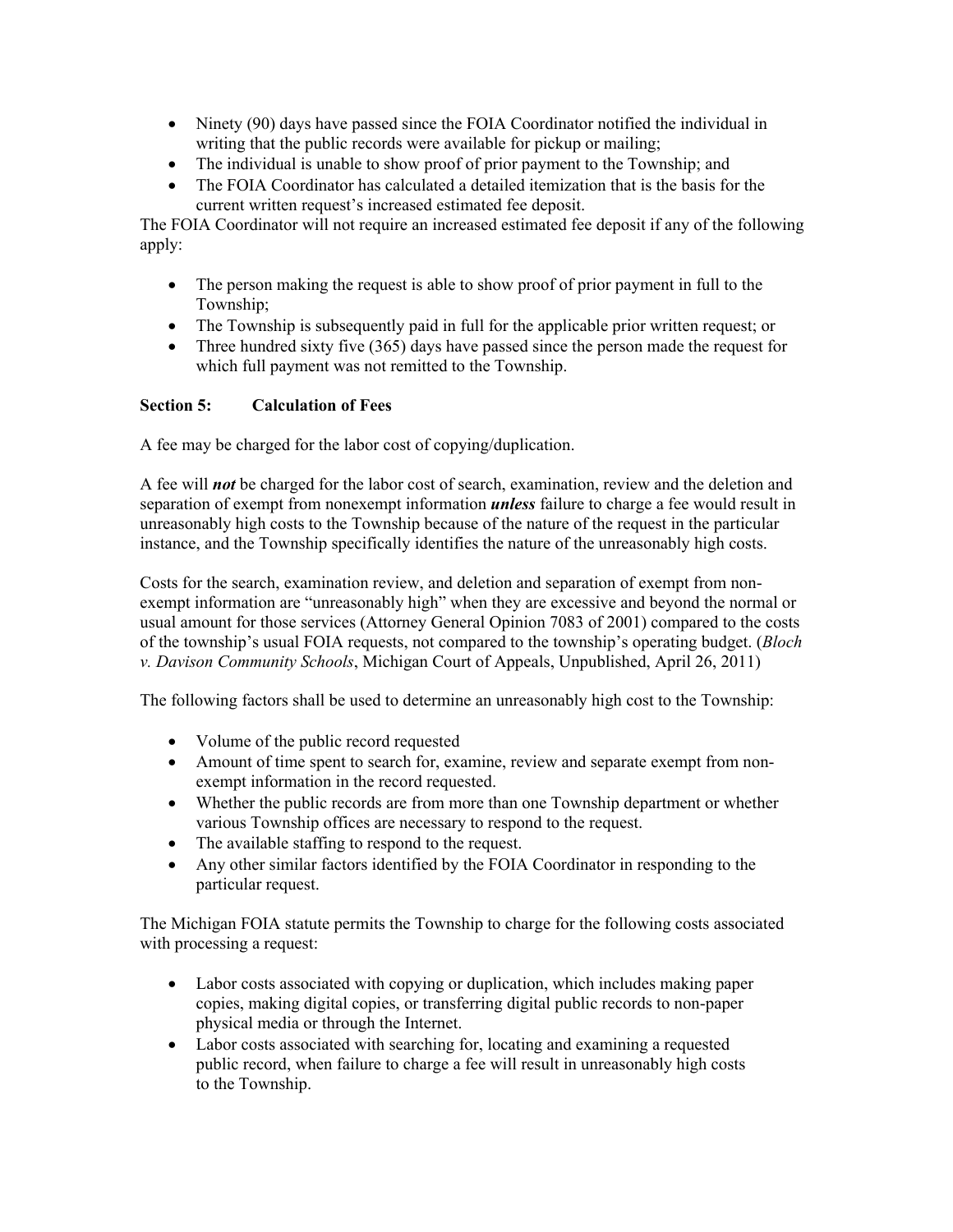- Labor costs associated with a review of a record to separate and delete information exempt from disclosure, when failure to charge a fee will result in unreasonably high costs to the Township.
- $\bullet$  The cost of copying or duplication, not including labor, of paper copies of public records. This may include the cost for copies of records already on the township's website if you ask for the township to make copies.
- The cost of computer discs, computer tapes or other digital or similar media when the requester asks for records in non-paper physical media. This may include the cost for copies of records already on the township's website if you ask for the township to make copies.
- The cost to mail or send a public record to a requestor.

Labor costs will be calculated based on the following requirements:

- All labor costs will be estimated and charged in 15-minute increments, with all partial time increments rounded down. If the time involved is less than 15 minutes, there will be no charge.
- Labor costs will be charged at the hourly wage of the lowest-paid Township employee capable of doing the work in the specific fee category, regardless of who actually performs work.
- Labor costs will also include a charge to cover or partially cover the cost of fringe benefits.
- $\bullet$  The Township may add up to 50% to the applicable labor charge amount to cover or partially cover the cost of fringe benefits, but in no case may it exceed the actual cost of fringe benefits.
- Overtime wages will not be included in labor costs unless agreed to by the requestor; overtime costs will not be used to calculate the fringe benefit cost.
- Contracted labor costs will be charged at the hourly rate of \$48.90 (6 times the state minimum hourly wage).

The cost to provide records on non-paper physical media when so requested will be based on the following requirements:

- Computer disks, computer tapes or other digital or similar media will be at the actual and most reasonably economical cost for the non-paper media.
- This cost will only be assessed if the Township has the technological capability necessary to provide the public record in the requested non-paper physical media format.
- The Township will procure any non-paper media and will not accept media from the requestor in order to ensure integrity of the Township's technology infrastructure.

The cost to provide paper copies of records will be based on the following requirements:

- Paper copies of public records made on standard letter  $(8 \frac{1}{2} \times 11)$  or legal  $(8 \frac{1}{2} \times 14)$ sized paper will not exceed \$.10 per sheet of paper. Copies for non-standard sized sheets of paper will reflect the actual cost of reproduction.
- The Township will provide records using double-sided printing, if it is cost-saving and available.

The cost to mail records to a requestor will be based on the following requirements: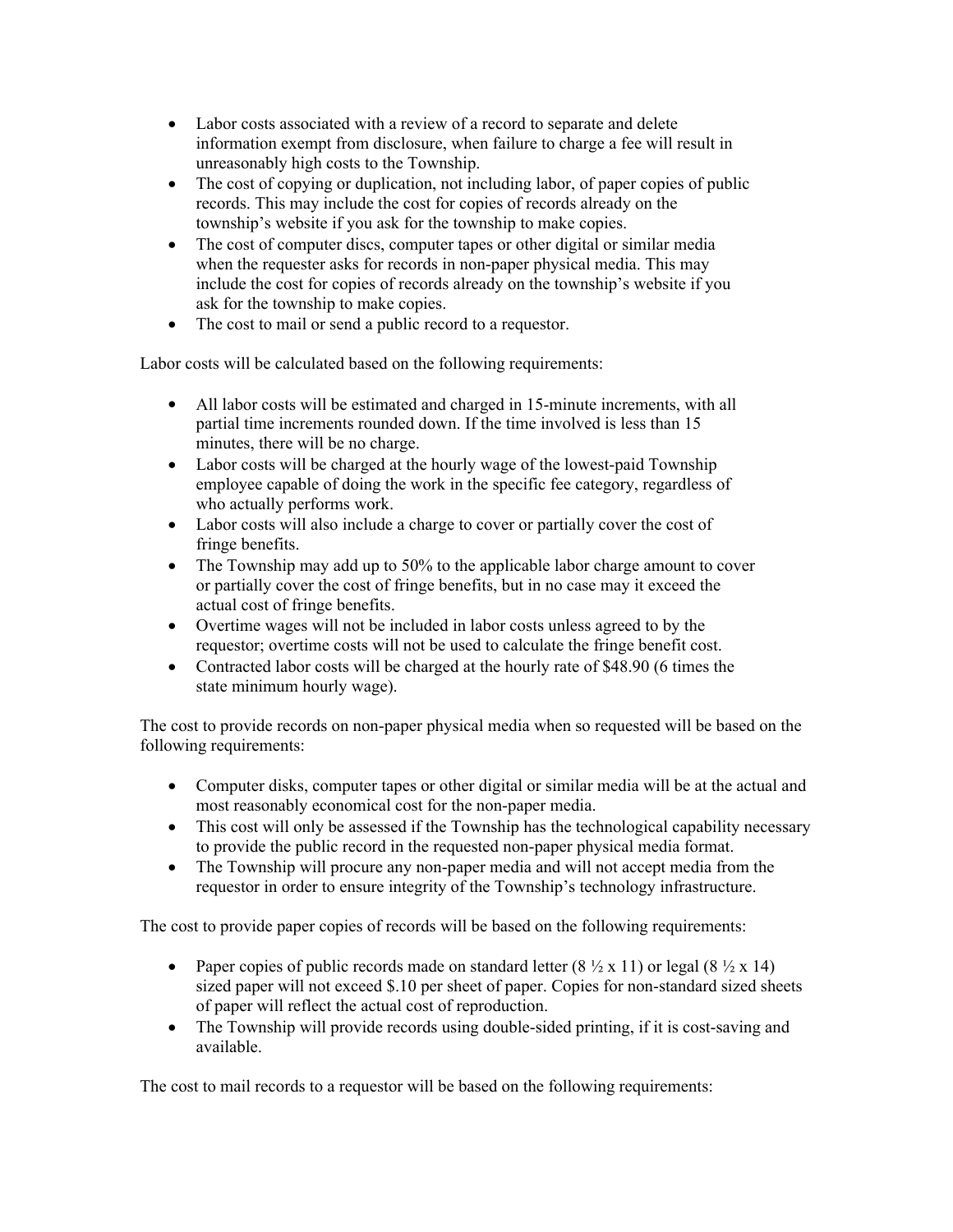- The actual cost to mail public records using a reasonably economical and justified means.
- The Township may charge for the least expensive form of postal delivery confirmation.
- No cost will be made for expedited shipping or insurance unless specified by the requestor.

If the FOIA Coordinator does not respond to a written request in a timely manner, the Township must:

- $\bullet$  Reduce the labor costs by 5% for each day the Township exceeds the time permitted under FOIA up to a 50% maximum reduction, if *any* of the following applies:
	- o The Township's late response was willful and intentional,
	- $\circ$  The written request conveyed a request for information within the first 250 words of the body of a letter facsimile, email or email attachment, or
	- o The written request included the words, characters, or abbreviations for "freedom of information," "information," "FOIA," "copy" or a recognizable misspelling of such, or legal code reference to MCL 15. 231, et seq. or 1976 Public Act 442 on the front of an envelope or in the subject line of an email, letter or facsimile cover page.

• Fully note the charge reduction in the Detailed Itemization of Costs Form.

#### **Section 6: Waiver of Fees**

The cost of the search for and copying of a public record may be waived or reduced if in the sole judgment of the FOIA Coordinator a waiver or reduced fee is in the public interest because it can be considered as primarily benefiting the general public. The township board may identify specific records or types of records it deems should be made available for no charge or at a reduced cost.

#### **Section 7: Discounted Fees**

#### *Indigence*

The FOIA Coordinator will discount the first \$20.00 of the processing fee for a request if the person requesting a public record submits an affidavit stating that they are:

- Indigent and receiving specific public assistance, or
- If not receiving public assistance, stating facts demonstrating an inability to pay because of indigence.

An individual is not eligible to receive the waiver if:

- The requestor has previously received discounted copies of public records from the Township twice during the calendar year; or
- The requestor requests information in connection with other persons who are offering or providing payment to make the request.

An affidavit is sworn statement. The FOIA Coordinator may make a Fee Waiver Affidavit Form available for use by the public.

*Nonprofit organization advocating for developmentally disabled or mentally ill individuals* The FOIA Coordinator will discount the first \$20.00 of the processing fee for a request from: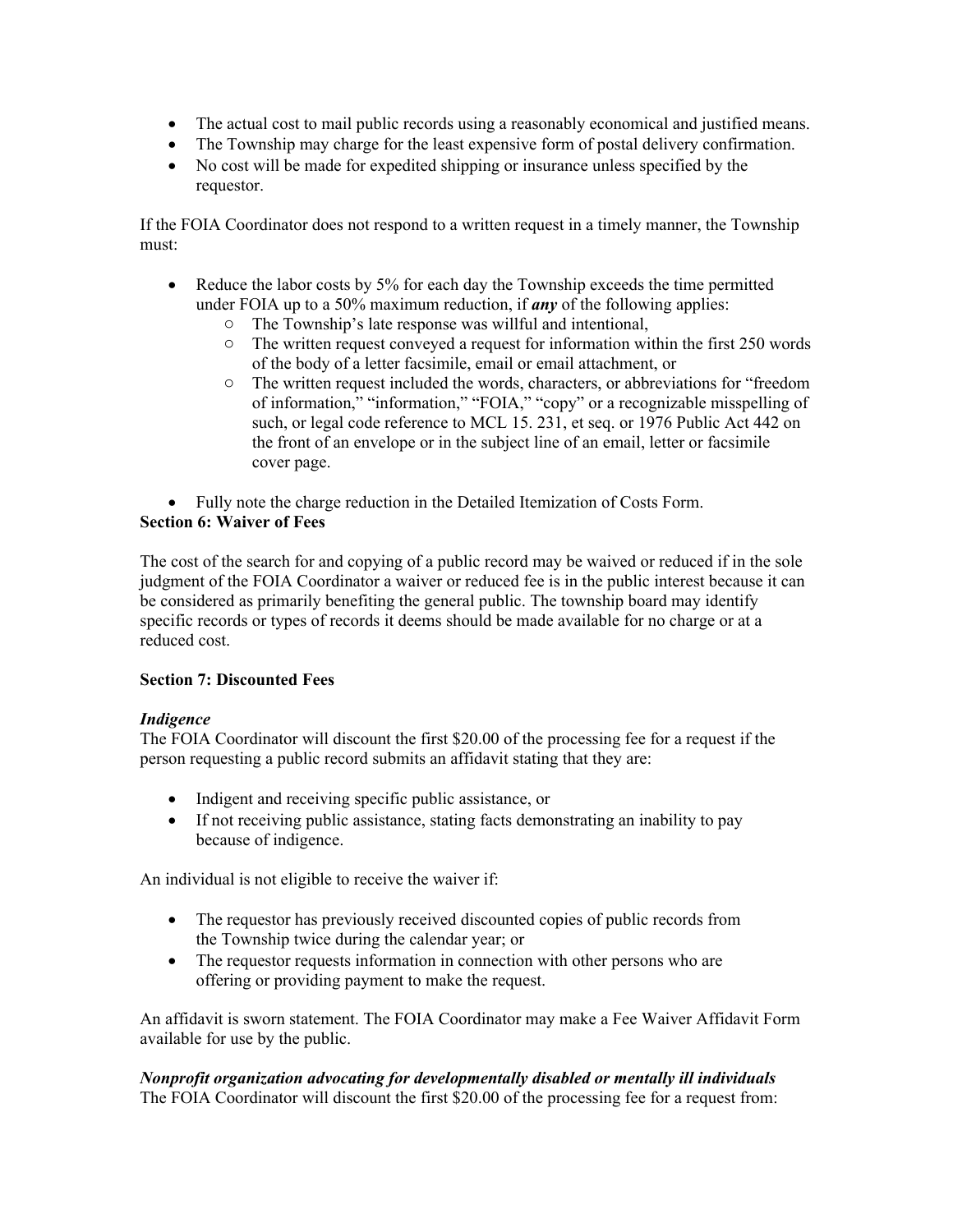- A nonprofit organization formally designated by the state to carry out activities under subtitle C of the federal developmental disabilities assistance and bill of rights act of 2000, Public Law 106402, and the protection and advocacy for individuals with mental illness act, Public Law 99-319, or their successors, if the request meets all of the following requirements:
	- o Is made directly on behalf of the organization or its clients.
	- o Is made for a reason wholly consistent with the mission and provisions of those laws under section 931 of the mental health code, 1974 PA 258, MCL 330.1931.
	- o Is accompanied by documentation of its designation by the state, if requested by the public body.

#### **Section 8: Appeal of a Denial of a Public Record**

When a requestor believes that all or a portion of a public record has not been disclosed or has been improperly exempted from disclosure, he or she may appeal to the Township Board by filing an appeal of the denial with the office of the Township Supervisor (*or "clerk" or "FOIA Coordinator," etc.*).

The appeal must be in writing, specifically state the word "appeal" and identify the reason or reasons the requestor is seeking a reversal of the denial. The Township FOIA Appeal Form (To Appeal a Denial of Records), may be used.

The Township Board is not considered to have received a written appeal until the first regularly scheduled Township Board meeting following submission of the written appeal.

Within 10 business days of receiving the appeal the Township Board will respond in writing by:

- $\bullet$  Reversing the disclosure denial;
- Upholding the disclosure denial; or
- Reverse the disclosure denial in part and uphold the disclosure denial in part; or
- Under unusual circumstances, issue a notice extending for not more than 10 business days the period during which the Township Board shall respond to the written appeal. The Township Board shall not issue more than 1 notice of extension for a particular written appeal.

If the Township Board fails to respond to a written appeal, or if the Township Board upholds all or a portion of the disclosure denial that is the subject of the written appeal, the requesting person may seek judicial review of the nondisclosure by commencing a civil action in Circuit Court.

Whether or not a requestor submitted an appeal of a denial to the Township Board, he or she may file a civil action in Cass County Circuit Court within 180 days after the Township's final determination to deny the request.

If a court that determines a public record is not exempt from disclosure, it shall order the Township to cease withholding or to produce all or a portion of a public record wrongfully withheld, regardless of the location of the public record. Failure to comply with an order of the court may be punished as contempt of court.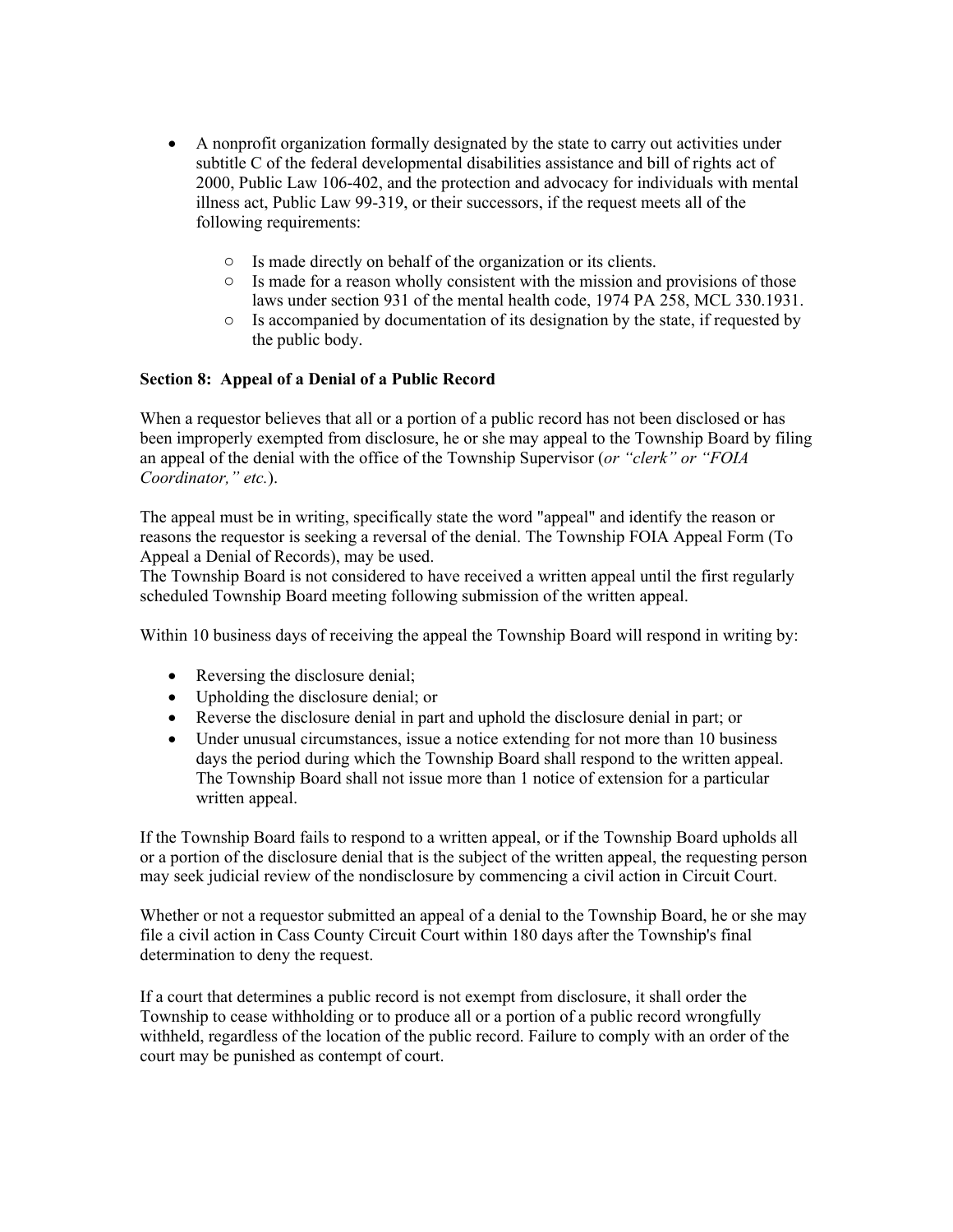If a person asserting the right to inspect, copy, or receive a copy of all or a portion of a public record prevails in such an action, the court shall award reasonable attorneys' fees, costs, and disbursements. If the person or Township prevails in part, the court may, in its discretion, award all or an appropriate portion of reasonable attorneys' fees, costs, and disbursements.

If the court determines that the Township has arbitrarily and capriciously violated this act by refusal or delay in disclosing or providing copies of a public record, the court shall order the Township to pay a civil fine of \$1,000.00, which shall be deposited into the general fund of the state treasury. The court shall award, in addition to any actual or compensatory damages, punitive damages in the amount of \$1,000.00 to the person seeking the right to inspect or receive a copy of a public record. The damages shall not be assessed against an individual, but shall be assessed against the next succeeding public body that is not an individual and that kept or maintained the public record as part of its public function.

#### **Section 9: Appeal of an Excessive FOIA Processing Fee**

"Fee" means the total fee or any component of the total fee calculated under section 4 of the FOIA, including any deposit.

If a requestor believes that the fee charged by the Township to process a FOIA request exceeds the amount permitted by state law or under this policy, he or she must first appeal to the Township Board by submitting a written appeal for a fee reduction to the office of the Township Supervisor (*or "clerk" or "FOIA Coordinator," etc.*).

The appeal must be in writing, specifically state the word "appeal" and identify how the required fee exceeds the amount permitted. The Township FOIA Appeal Form (To Appeal an Excess Fee) may be used.

The Township Board is not considered to have received a written appeal until the first regularly scheduled Township Board meeting following submission of the written appeal.

Within 10 business days after receiving the appeal, the Township Board will respond in writing by:

- $\bullet$  Waiving the fee;
- Reducing the fee and issuing a written determination indicating the specific basis that supports the remaining fee;
- Upholding the fee and issuing a written determination indicating the specific basis that supports the required fee; or
- Issuing a notice detailing the reason or reasons for extending for not more than 10 business days the period during which the Township Board will respond to the written appeal. The Township Board shall not issue more than 1 notice of extension for a particular written appeal.

Where the Township Board reduces or upholds the fee, the determination must include a certification from the Township Board that the statements in the determination are accurate and that the reduced fee amount complies with its publicly available procedures and guidelines and Section 4 of the FOIA.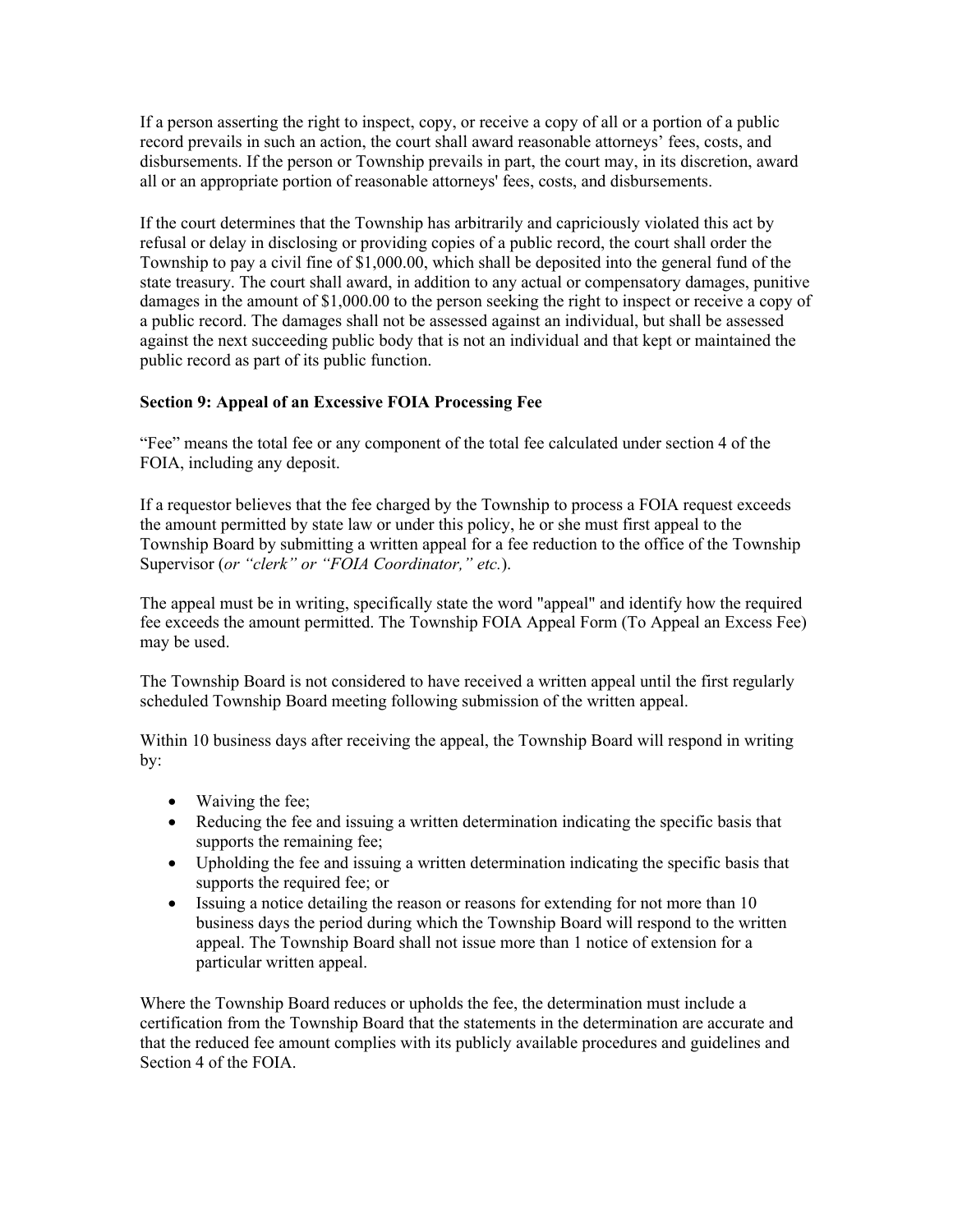Within 45 days after receiving notice of the Township Board's determination of an appeal, the requesting person may commence a civil action In Cass County Circuit Court for a fee reduction.

If a civil action is commenced against the Township for an excess fee, the Township is not obligated to complete the processing of the written request for the public record at issue until the court resolves the fee dispute.

An action shall not be filed in circuit court unless *one* of the following applies:

- The Township does not provide for appeals of fees,
- The Township Board failed to respond to a written appeal as required, or
- The Township Board issued a determination to a written appeal.

If a court determines that the Township required a fee that exceeds the amount permitted under its publicly available procedures and guidelines or Section 4 of the FOIA, the court shall reduce the fee to a permissible amount. Failure to comply with an order of the court may be punished as contempt of court.

If the requesting person prevails in court by receiving a reduction of 50% or more of the total fee, the court may, in its discretion, award all or an appropriate portion of reasonable attorneys' fees, costs, and disbursements. The award shall be assessed against the public body liable for damages.

If the court determines that the Township has arbitrarily and capriciously violated the FOIA by charging an excessive fee, the court shall order the Township to pay a civil fine of \$500.00, which shall be deposited in the general fund of the state treasury. The court may also award, in addition to any actual or compensatory damages, punitive damages in the amount of \$500.00 to the person seeking the fee reduction. The fine and any damages shall not be assessed against an individual, but shall be assessed against the next succeeding public body that is not an individual and that kept or maintained the public record as part of its public function.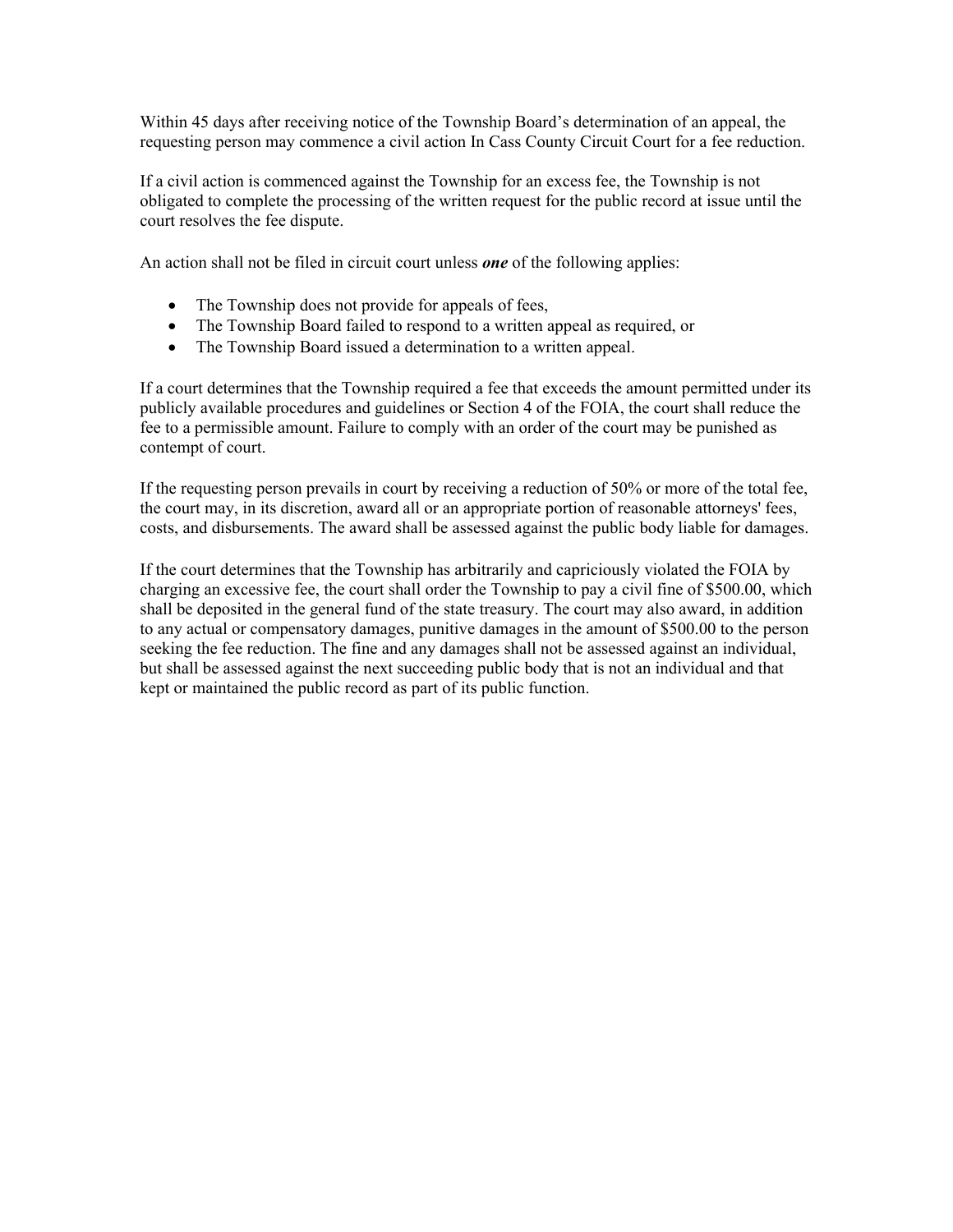#### **Section 10: Conflict with Prior FOIA Policies and Procedures; Effective Date**

To the extent that these Procedures and Guidelines conflict with previous FOIA policies promulgated by Township Board or the Township Administration these Procedures and Guidelines are controlling. To the extent that any administrative rule promulgated by the FOIA Coordinator subsequent to the adoption of this resolution is found to be in conflict with any previous policy promulgated by the Township Board or the Township Administration, the administrative rule promulgated by the FOIA Coordinator is controlling.

To the extent that any provision of these Procedures and Guidelines or any administrative rule promulgated by the FOIA Coordinator pertaining to the release of public records is found to be in conflict with any State statute, the applicable statute shall control. The FOIA Coordinator is authorized to modify this policy and all previous policies adopted by the Township Board or the Township Administration, and to adopt such administrative rules as he or she may deem necessary, to facilitate the legal review and processing of requests for public records made pursuant to Michigan's FOIA statute, provided that such modifications and rules are consistent with State law. The FOIA Coordinator shall inform the Township Board of any change these Policies and Guidelines.

These FOIA Policies and Guidelines become effective July 1, 2015.

#### **Section 11: Appendix of Ontwa Township FOIA Forms**

- Request for Public Records Form
- Notice to Extend Response Time Form
- Notice of Denial Form
- Detailed Cost Itemization Form
- Appeal of Denial of Records Form
- Appeal of Excess Fee Form

Moved by Clerk McNaughton, Supported by Trustee Duck

Roll Call Vote: Yeas : Bossler, McNaughton, Gilliam,<br>Marchetti, Mroczek, Christensen, Duck Nays : 0

The Supervisor declared the motions carried and the resolution duly adopted on the 8th day of June, 2015.

I, Teri McNaughton, Clerk of Ontwa Township, do hereby certify that the foregoing resolutions were adopted by the Ontwa Township Board of Trustees at the regular meeting held on June 8, 2015, and said meeting was announced and conducted consistent with Michigan's Open Meeting Act.

# Teri McNaughton